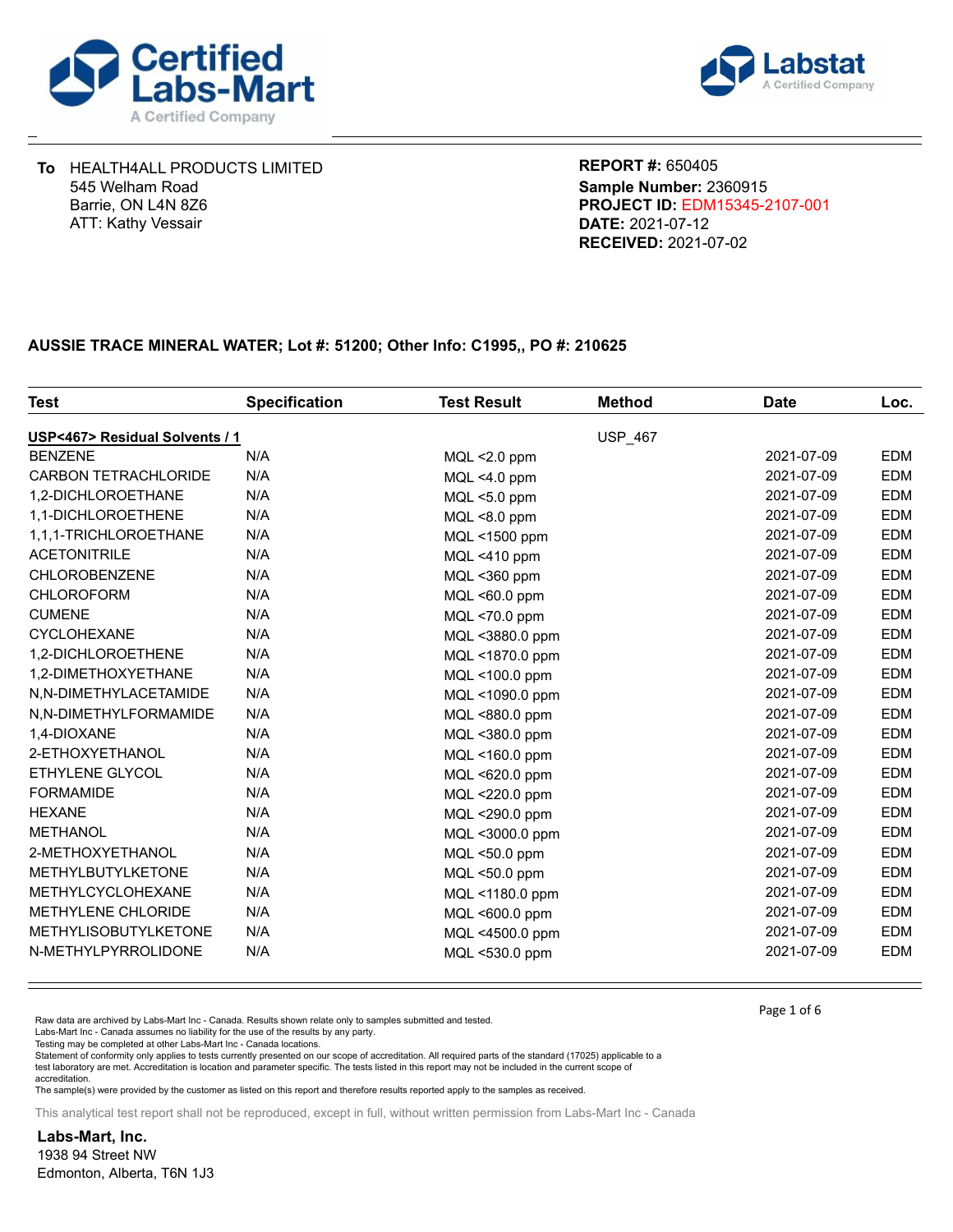



**DATE:** 2021-07-12 **PROJECT ID:** EDM15345-2107-001 **REPORT #:** 650405 **RECEIVED:** 2021-07-02 **Sample Number:** 2360915

## **AUSSIE TRACE MINERAL WATER; Lot #: 51200; Other Info: C1995,, PO #: 210625**

| <b>Test</b>                   | <b>Specification</b> | <b>Test Result</b> | <b>Method</b> | <b>Date</b> | Loc.       |
|-------------------------------|----------------------|--------------------|---------------|-------------|------------|
| <b>NITROMETHANE</b>           | N/A                  | MQL <50.0 ppm      |               | 2021-07-09  | <b>EDM</b> |
| <b>PYRIDINE</b>               | N/A                  | MQL <200.0 ppm     |               | 2021-07-09  | EDM        |
| <b>SULFOLANE</b>              | N/A                  | MQL <160.0 ppm     |               | 2021-07-09  | <b>EDM</b> |
| <b>TETRAHYDROFURAN</b>        | N/A                  | MQL <720.0 ppm     |               | 2021-07-09  | EDM        |
| <b>TETRALIN</b>               | N/A                  | MQL <100.0 ppm     |               | 2021-07-09  | <b>EDM</b> |
| <b>TOLUENE</b>                | N/A                  | MQL <890.0 ppm     |               | 2021-07-09  | <b>EDM</b> |
| <b>TRICHLOROETHYLENE</b>      | N/A                  | MQL <80.0 ppm      |               | 2021-07-09  | EDM        |
| O-XYLENE                      | N/A                  | $0.00$ ppm         |               | 2021-07-09  | EDM        |
| <b>M-XYLENE</b>               | N/A                  | $0.00$ ppm         |               | 2021-07-09  | <b>EDM</b> |
| P-XYLENE                      | N/A                  | $0.00$ ppm         |               | 2021-07-09  | <b>EDM</b> |
| ETHYL BENZENE                 | N/A                  | $0.00$ ppm         |               | 2021-07-09  | EDM        |
| <b>XYLENE</b>                 | N/A                  | MQL <2170.0 ppm    |               | 2021-07-09  | <b>EDM</b> |
| <b>ACETIC ACID</b>            | N/A                  | MQL <5000.0 ppm    |               | 2021-07-09  | EDM        |
| <b>ACETONE</b>                | N/A                  | MQL <5000.0 ppm    |               | 2021-07-09  | <b>EDM</b> |
| <b>ANISOLE</b>                | N/A                  | MQL <5000.0 ppm    |               | 2021-07-09  | EDM        |
| 1-BUTANOL                     | N/A                  | MQL <5000.0 ppm    |               | 2021-07-09  | EDM        |
| 2-BUTANOL                     | N/A                  | MQL <5000.0 ppm    |               | 2021-07-09  | <b>EDM</b> |
| <b>BUTYL ACETATE</b>          | N/A                  | MQL <5000.0 ppm    |               | 2021-07-09  | EDM        |
| <b>TERT-BUTYLMETHYL ETHER</b> | N/A                  | MQL <5000.0 ppm    |               | 2021-07-09  | EDM        |
| DIMETHYL SULFOXIDE            | N/A                  | MQL <5000.0 ppm    |               | 2021-07-09  | <b>EDM</b> |
| <b>ETHANOL</b>                | N/A                  | MQL <5000.0 ppm    |               | 2021-07-09  | EDM        |
| ETHYL ACETATE                 | N/A                  | MQL <5000.0 ppm    |               | 2021-07-09  | <b>EDM</b> |
| ETHYL ETHER                   | N/A                  | MQL <5000.0 ppm    |               | 2021-07-09  | <b>EDM</b> |
| <b>ETHYL FORMATE</b>          | N/A                  | MQL <5000.0 ppm    |               | 2021-07-09  | EDM        |
| <b>FORMIC ACID</b>            | N/A                  | MQL <5000.0 ppm    |               | 2021-07-09  | EDM        |
| <b>HEPTANE</b>                | N/A                  | MQL <5000.0 ppm    |               | 2021-07-09  | EDM        |
| <b>ISOBUTYL ACETATE</b>       | N/A                  | MQL <5000.0 ppm    |               | 2021-07-09  | EDM        |

Raw data are archived by Labs-Mart Inc - Canada. Results shown relate only to samples submitted and tested.

Labs-Mart Inc - Canada assumes no liability for the use of the results by any party.

Testing may be completed at other Labs-Mart Inc - Canada locations.

Statement of conformity only applies to tests currently presented on our scope of accreditation. All required parts of the standard (17025) applicable to a test laboratory are met. Accreditation is location and parameter specific. The tests listed in this report may not be included in the current scope of accreditation.

The sample(s) were provided by the customer as listed on this report and therefore results reported apply to the samples as received.

This analytical test report shall not be reproduced, except in full, without written permission from Labs-Mart Inc - Canada

**Labs-Mart, Inc.** 1938 94 Street NW Edmonton, Alberta, T6N 1J3 Page 2 of 6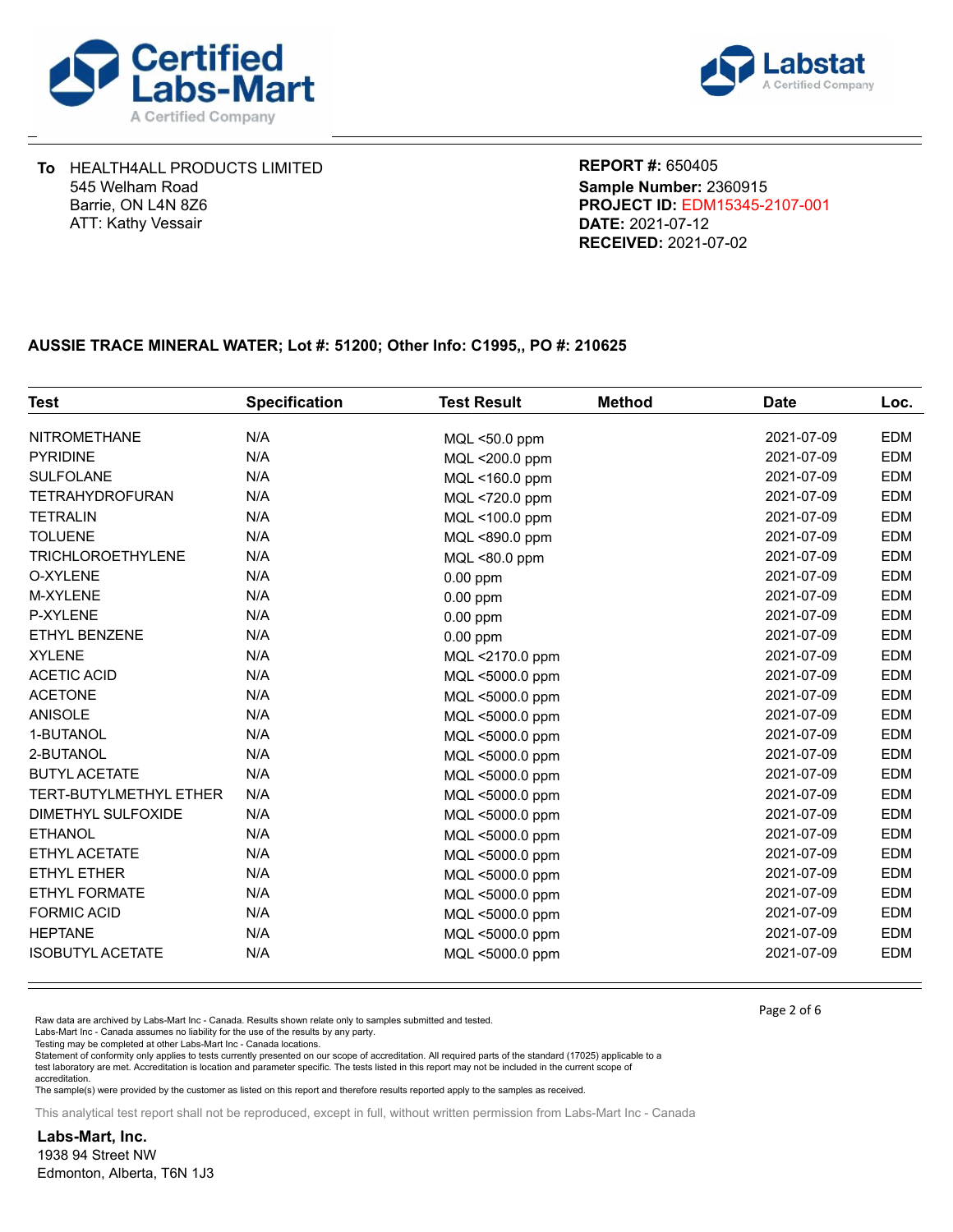



**DATE:** 2021-07-12 **PROJECT ID:** EDM15345-2107-001 **REPORT #:** 650405 **RECEIVED:** 2021-07-02 **Sample Number:** 2360915

## **AUSSIE TRACE MINERAL WATER; Lot #: 51200; Other Info: C1995,, PO #: 210625**

| <b>Test</b>                     | <b>Specification</b> | <b>Test Result</b> | <b>Method</b>  | <b>Date</b> | Loc.       |
|---------------------------------|----------------------|--------------------|----------------|-------------|------------|
| <b>ISOPROPYL ACETATE</b>        | N/A                  | MQL <5000.0 ppm    |                | 2021-07-09  | <b>EDM</b> |
| <b>METHYL ACETATE</b>           | N/A                  | MQL <5000.0 ppm    |                | 2021-07-09  | <b>EDM</b> |
| 3-METHYL-1-BUTANOL              | N/A                  | MQL <5000.0 ppm    |                | 2021-07-09  | <b>EDM</b> |
| <b>METHYLETHYLKETONE</b>        | N/A                  | MQL <5000.0 ppm    |                | 2021-07-09  | <b>EDM</b> |
| 2-METHYL-1-PROPANOL             | N/A                  | MQL <5000.0 ppm    |                | 2021-07-09  | <b>EDM</b> |
| <b>PENTANE</b>                  | N/A                  | MQL <5000.0 ppm    |                | 2021-07-09  | <b>EDM</b> |
| 1-PENTANOL                      | N/A                  | MQL <5000.0 ppm    |                | 2021-07-09  | <b>EDM</b> |
| 1-PROPANOL                      | N/A                  | MQL <5000.0 ppm    |                | 2021-07-09  | <b>EDM</b> |
| 2-PROPANOL                      | N/A                  | MQL <5000.0 ppm    |                | 2021-07-09  | <b>EDM</b> |
| PROPYL ACETATE                  | N/A                  | MQL <5000.0 ppm    |                | 2021-07-09  | <b>EDM</b> |
| <b>TRIETHYLAMINE</b>            | N/A                  | MQL <5000.0 ppm    |                | 2021-07-09  | <b>EDM</b> |
| <b>Heavy Metals / 1</b>         |                      |                    | SOP6 358       |             |            |
| <b>ARSENIC</b>                  | $< 6.3$ ppm          | $0.0730$ ppm       |                | 2021-07-08  | <b>EDM</b> |
| <b>CADMIUM</b>                  | $< 4.0$ ppm          | $< 0.020$ ppm      |                | 2021-07-08  | <b>EDM</b> |
| <b>LEAD</b>                     | $<$ 13.1 ppm         | $< 0.020$ ppm      |                | 2021-07-08  | <b>EDM</b> |
| <b>MERCURY</b>                  | $<$ 13.1 ppm         | $< 0.020$ ppm      |                | 2021-07-08  | <b>EDM</b> |
| USP<561> Pesticide Residues / 1 |                      |                    | <b>USP 561</b> |             |            |
| <b>ACEPHATE</b>                 | N/A                  | $MQL < 0.1$ ppm    |                | 2021-07-09  | <b>EDM</b> |
| <b>ALACHLOR</b>                 | N/A                  | MQL <0.05 ppm      |                | 2021-07-09  | <b>EDM</b> |
| <b>ALDRIN &amp; DIELDRIN</b>    | N/A                  | MQL <0.05 ppm      |                | 2021-07-09  | <b>EDM</b> |
| AZINPHOS-ETHYL                  | N/A                  | $MQL < 0.1$ ppm    |                | 2021-07-09  | <b>EDM</b> |
| AZINPHOS-METHYL                 | N/A                  | MQL <1 ppm         |                | 2021-07-09  | <b>EDM</b> |
| <b>BROMOPHOS-ETHYL</b>          | N/A                  | MQL <0.05 ppm      |                | 2021-07-09  | <b>EDM</b> |
| BROMOPHOS-METHYL                | N/A                  | MQL <0.05 ppm      |                | 2021-07-09  | <b>EDM</b> |
| <b>BROMOPROPYLATE</b>           | N/A                  | MQL <3 ppm         |                | 2021-07-09  | <b>EDM</b> |
| <b>CHLORDANE</b>                | N/A                  | MQL <0.05 ppm      |                | 2021-07-09  | <b>EDM</b> |
| <b>CHLORFENVINPHOS</b>          | N/A                  | $MQL < 0.5$ ppm    |                | 2021-07-09  | <b>EDM</b> |

Raw data are archived by Labs-Mart Inc - Canada. Results shown relate only to samples submitted and tested.

Labs-Mart Inc - Canada assumes no liability for the use of the results by any party.

Testing may be completed at other Labs-Mart Inc - Canada locations.

Statement of conformity only applies to tests currently presented on our scope of accreditation. All required parts of the standard (17025) applicable to a test laboratory are met. Accreditation is location and parameter specific. The tests listed in this report may not be included in the current scope of accreditation.

The sample(s) were provided by the customer as listed on this report and therefore results reported apply to the samples as received.

This analytical test report shall not be reproduced, except in full, without written permission from Labs-Mart Inc - Canada

**Labs-Mart, Inc.** 1938 94 Street NW Edmonton, Alberta, T6N 1J3 Page 3 of 6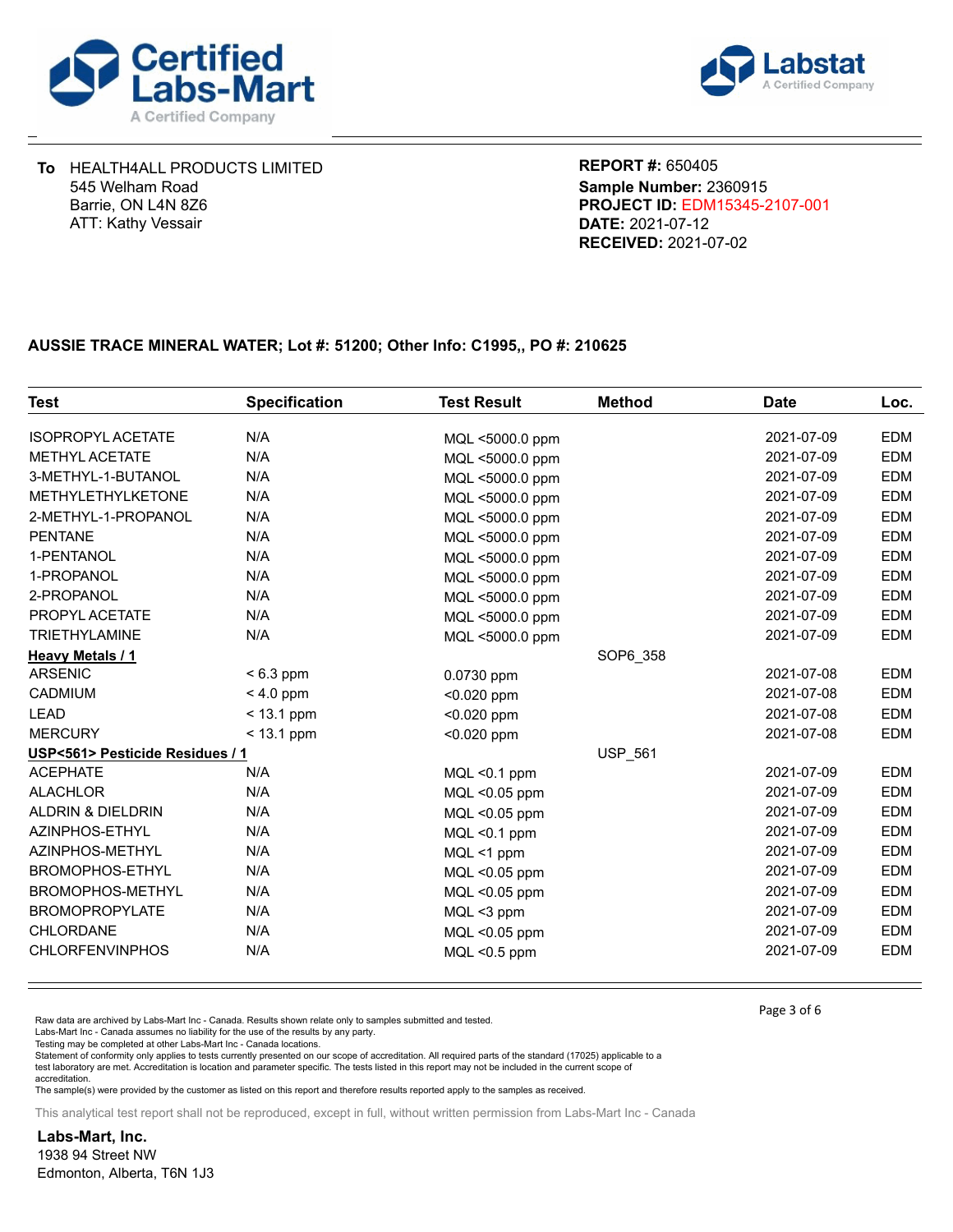



**DATE:** 2021-07-12 **PROJECT ID:** EDM15345-2107-001 **REPORT #:** 650405 **RECEIVED:** 2021-07-02 **Sample Number:** 2360915

## **AUSSIE TRACE MINERAL WATER; Lot #: 51200; Other Info: C1995,, PO #: 210625**

| <b>Test</b>          | <b>Specification</b> | <b>Test Result</b> | <b>Method</b> | <b>Date</b> | Loc.       |
|----------------------|----------------------|--------------------|---------------|-------------|------------|
| CHLORPYRIPHOS-ETHYL  | N/A                  | $MQL < 0.2$ ppm    |               | 2021-07-09  | <b>EDM</b> |
| CHLORPYRIPHOS-METHYL | N/A                  | $MQL < 0.1$ ppm    |               | 2021-07-09  | <b>EDM</b> |
| CHLORTHAL-DIMETHYL   | N/A                  | MQL <0.01 ppm      |               | 2021-07-09  | <b>EDM</b> |
| <b>CYFLUTHRIN</b>    | N/A                  | MQL <0.1 ppm       |               | 2021-07-09  | <b>EDM</b> |
| CYHALOTHRIN-GAMMA    | N/A                  | MQL <1 ppm         |               | 2021-07-09  | <b>EDM</b> |
| <b>CYPERMETHRIN</b>  | N/A                  | MQL <1 ppm         |               | 2021-07-09  | <b>EDM</b> |
| <b>DDT</b>           | N/A                  | MQL <1 ppm         |               | 2021-07-09  | <b>EDM</b> |
| <b>DELTAMETHRIN</b>  | N/A                  | MQL <0.5 ppm       |               | 2021-07-09  | <b>EDM</b> |
| <b>DIAZINON</b>      | N/A                  | $MQL < 0.5$ ppm    |               | 2021-07-09  | <b>EDM</b> |
| <b>DICHLOFLUANID</b> | N/A                  | $MQL < 0.1$ ppm    |               | 2021-07-09  | <b>EDM</b> |
| <b>DICHLORVOS</b>    | N/A                  | MQL <1 ppm         |               | 2021-07-09  | <b>EDM</b> |
| <b>DICOFOL</b>       | N/A                  | $MQL < 0.5$ ppm    |               | 2021-07-09  | <b>EDM</b> |
| <b>DIMETHOATE</b>    | N/A                  | $MQL < 0.1$ ppm    |               | 2021-07-09  | <b>EDM</b> |
| <b>ENDOSULFAN</b>    | N/A                  | MQL <3 ppm         |               | 2021-07-09  | <b>EDM</b> |
| <b>ENDRIN</b>        | N/A                  | MQL <0.05 ppm      |               | 2021-07-09  | <b>EDM</b> |
| <b>ETHION</b>        | N/A                  | MQL <2 ppm         |               | 2021-07-09  | <b>EDM</b> |
| <b>ETRIMPHOS</b>     | N/A                  | MQL <0.05 ppm      |               | 2021-07-09  | <b>EDM</b> |
| <b>FENCHLOROPHOS</b> | N/A                  | $MQL < 0.1$ ppm    |               | 2021-07-09  | <b>EDM</b> |
| <b>FENITROTHION</b>  | N/A                  | MQL <0.5 ppm       |               | 2021-07-09  | <b>EDM</b> |
| <b>FENPROPATHRIN</b> | N/A                  | MQL <0.03 ppm      |               | 2021-07-09  | <b>EDM</b> |
| <b>FENSULFOTHION</b> | N/A                  | MQL <0.05 ppm      |               | 2021-07-09  | <b>EDM</b> |
| <b>FENTHION</b>      | N/A                  | MQL <0.05 ppm      |               | 2021-07-09  | <b>EDM</b> |
| <b>FENVALERATE</b>   | N/A                  | MQL <1.5 ppm       |               | 2021-07-09  | <b>EDM</b> |
| <b>FLUCYTHRINATE</b> | N/A                  | MQL <0.05 ppm      |               | 2021-07-09  | <b>EDM</b> |
| <b>FLUVALINATE</b>   | N/A                  | MQL <0.05 ppm      |               | 2021-07-09  | <b>EDM</b> |
| FONOPHOS, FONOFOS    | N/A                  | MQL <0.05 ppm      |               | 2021-07-09  | <b>EDM</b> |
| <b>HEPTACHLOR</b>    | N/A                  | MQL <0.05 ppm      |               | 2021-07-09  | <b>EDM</b> |

Raw data are archived by Labs-Mart Inc - Canada. Results shown relate only to samples submitted and tested.

Labs-Mart Inc - Canada assumes no liability for the use of the results by any party.

Testing may be completed at other Labs-Mart Inc - Canada locations.

Statement of conformity only applies to tests currently presented on our scope of accreditation. All required parts of the standard (17025) applicable to a test laboratory are met. Accreditation is location and parameter specific. The tests listed in this report may not be included in the current scope of accreditation.

The sample(s) were provided by the customer as listed on this report and therefore results reported apply to the samples as received.

This analytical test report shall not be reproduced, except in full, without written permission from Labs-Mart Inc - Canada

**Labs-Mart, Inc.** 1938 94 Street NW Edmonton, Alberta, T6N 1J3 Page 4 of 6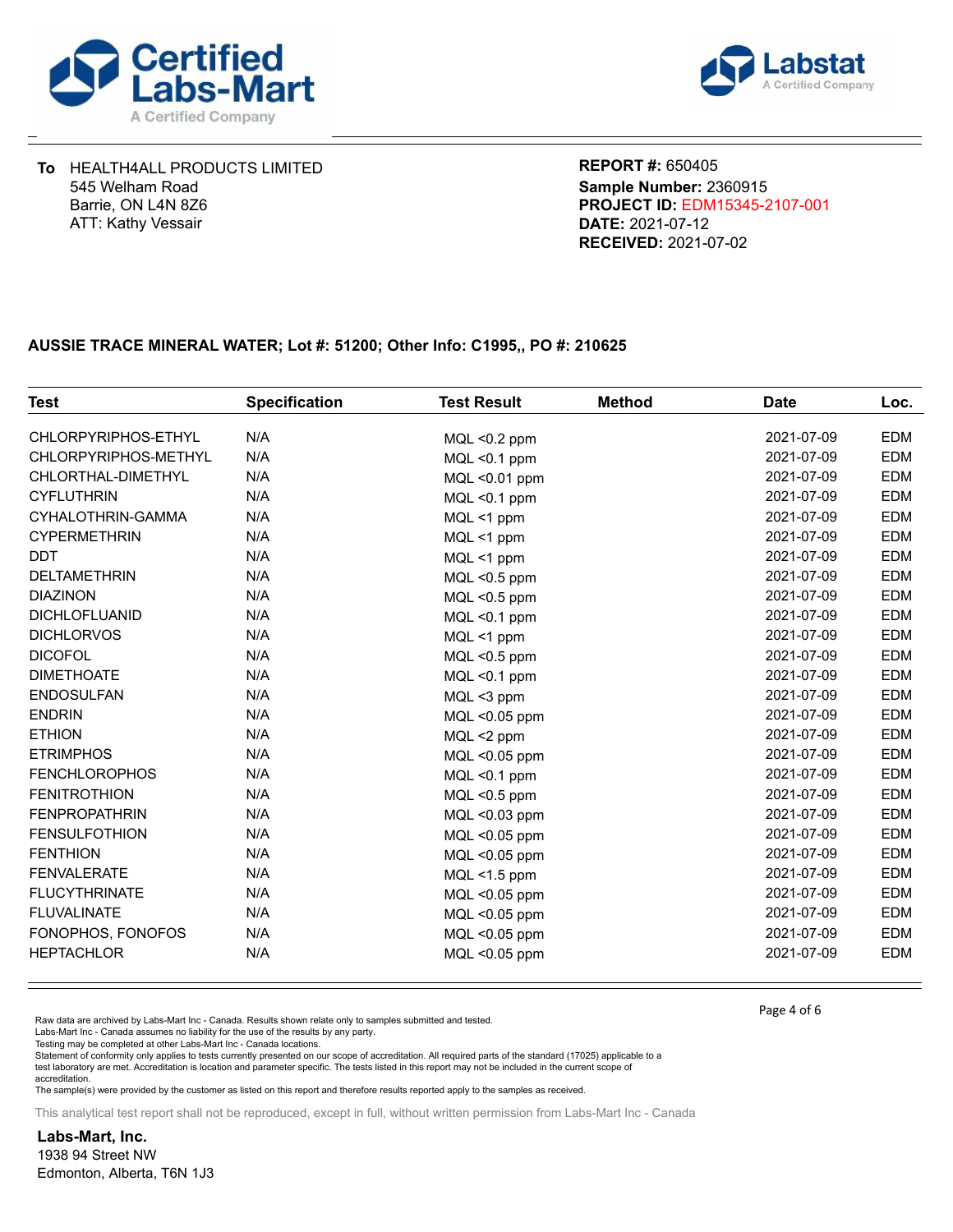



**DATE:** 2021-07-12 **PROJECT ID:** EDM15345-2107-001 **REPORT #:** 650405 **RECEIVED:** 2021-07-02 **Sample Number:** 2360915

## **AUSSIE TRACE MINERAL WATER; Lot #: 51200; Other Info: C1995,, PO #: 210625**

| <b>Test</b>                            | <b>Specification</b> | <b>Test Result</b> | <b>Method</b> | <b>Date</b> | Loc.       |
|----------------------------------------|----------------------|--------------------|---------------|-------------|------------|
| <b>HEXACHLORBENZENE</b>                | N/A                  | $MQL < 0.1$ ppm    |               | 2021-07-09  | EDM        |
| <b>HEXACHLOROCYCLOHEXANE</b>           | N/A                  | $MQL < 0.3$ ppm    |               | 2021-07-09  | EDM        |
| <b>LINDAN</b>                          | N/A                  | MQL <0.6 ppm       |               | 2021-07-09  | <b>EDM</b> |
| <b>MALATHION &amp; MALAOXON</b>        | N/A                  | MQL <1 ppm         |               | 2021-07-09  | EDM        |
| <b>MECARBAM</b>                        | N/A                  | MQL <0.05 ppm      |               | 2021-07-09  | <b>EDM</b> |
| METHACRIPHOS,<br><b>METHACRIFOS</b>    | N/A                  | $MQL < 0.05$ ppm   |               | 2021-07-09  | EDM        |
| <b>METHAMIDOPHOS</b>                   | N/A                  | MQL <0.05 ppm      |               | 2021-07-09  | <b>EDM</b> |
| <b>METHIDATHION</b>                    | N/A                  | $MQL < 0.2$ ppm    |               | 2021-07-09  | <b>EDM</b> |
| <b>METHOXYCHLOR</b>                    | N/A                  | MQL <0.05 ppm      |               | 2021-07-09  | EDM        |
| <b>MIREX</b>                           | N/A                  | $MQL < 0.01$ ppm   |               | 2021-07-09  | EDM        |
| <b>MONOCROTOPHOS</b>                   | N/A                  | $MQL < 0.1$ ppm    |               | 2021-07-09  | <b>EDM</b> |
| <b>PARATHION</b>                       | N/A                  | MQL <0.5 ppm       |               | 2021-07-09  | EDM        |
| PARATHION-METHYL                       | N/A                  | $MQL < 0.2$ ppm    |               | 2021-07-09  | <b>EDM</b> |
| PENDIMETHALIN                          | N/A                  | $MQL < 0.1$ ppm    |               | 2021-07-09  | EDM        |
| PENTACHLORANISOL,<br>PENTACHLORANISOLE | N/A                  | MQL <0.01 ppm      |               | 2021-07-09  | EDM        |
| <b>PERMETHRIN</b>                      | N/A                  | MQL <1 ppm         |               | 2021-07-09  | <b>EDM</b> |
| <b>PHOSALONE</b>                       | N/A                  | $MQL < 0.1$ ppm    |               | 2021-07-09  | <b>EDM</b> |
| <b>PHOSMET</b>                         | N/A                  | MQL <0.05 ppm      |               | 2021-07-09  | EDM        |
| PIPERONYL BUTOXIDE                     | N/A                  | MQL <3 ppm         |               | 2021-07-09  | EDM        |
| PIRIMIPHOS-ETHYL                       | N/A                  | MQL <0.05 ppm      |               | 2021-07-09  | EDM        |
| PIRIMIPHOS-METHYL                      | N/A                  | $MQL < 4$ ppm      |               | 2021-07-09  | EDM        |
| PROCYMIDONE                            | N/A                  | $MQL < 0.1$ ppm    |               | 2021-07-09  | <b>EDM</b> |
| PROFENOPHOS,<br><b>PROFENOFOS</b>      | N/A                  | $MQL < 0.1$ ppm    |               | 2021-07-09  | EDM        |
| PROTHIOPHOS, PROTHIOFOS                | N/A                  | MQL <0.05 ppm      |               | 2021-07-09  | <b>EDM</b> |
| <b>PYRETHRUM</b>                       | N/A                  | $MQL < 3$ ppm      |               | 2021-07-09  | <b>EDM</b> |

Raw data are archived by Labs-Mart Inc - Canada. Results shown relate only to samples submitted and tested.

Labs-Mart Inc - Canada assumes no liability for the use of the results by any party.

Testing may be completed at other Labs-Mart Inc - Canada locations.

Statement of conformity only applies to tests currently presented on our scope of accreditation. All required parts of the standard (17025) applicable to a test laboratory are met. Accreditation is location and parameter specific. The tests listed in this report may not be included in the current scope of accreditation.

The sample(s) were provided by the customer as listed on this report and therefore results reported apply to the samples as received.

This analytical test report shall not be reproduced, except in full, without written permission from Labs-Mart Inc - Canada

**Labs-Mart, Inc.** 1938 94 Street NW Edmonton, Alberta, T6N 1J3 Page 5 of 6